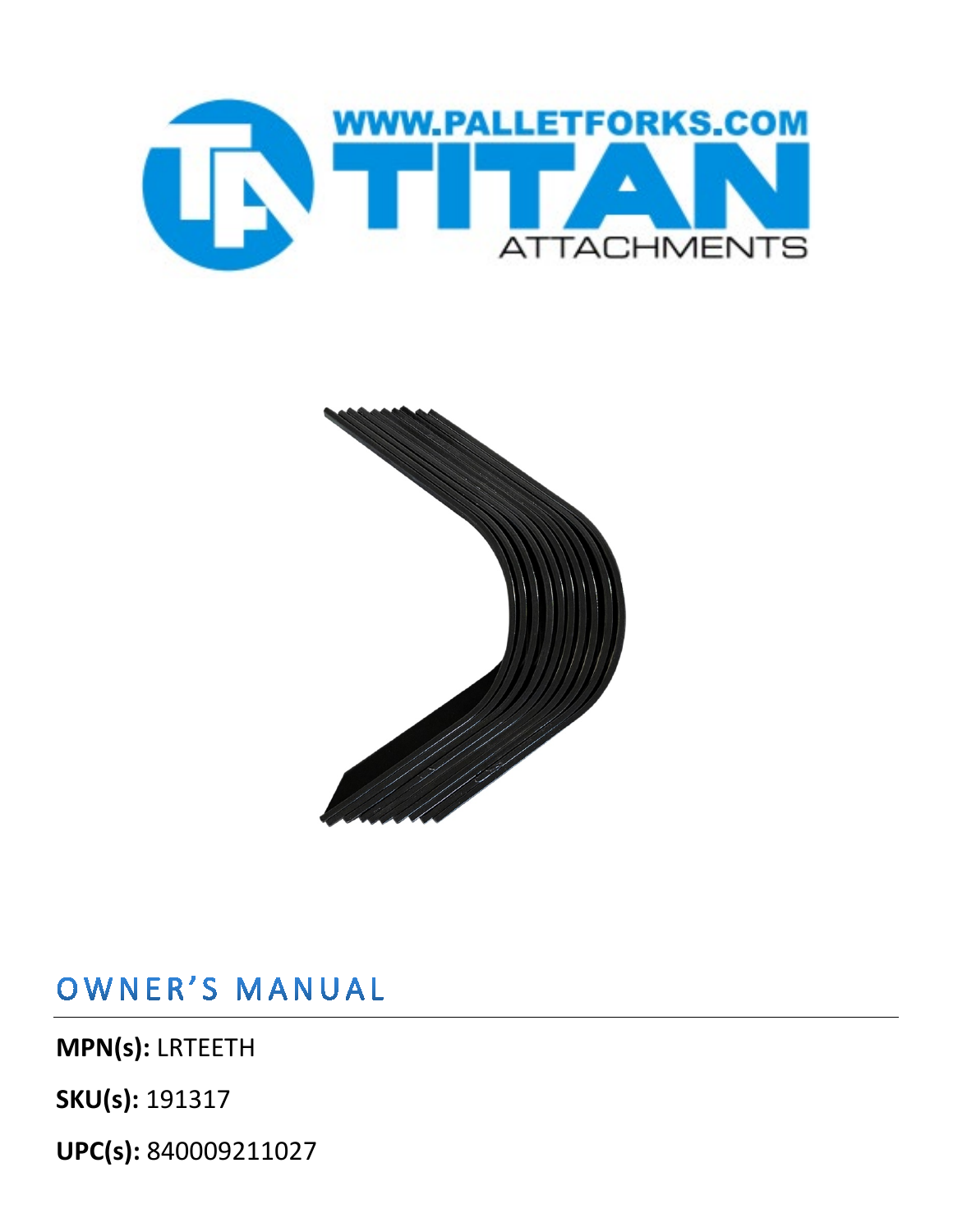## PARTS DIAGRAM / EXPLODED VIEW

| KEY  | <b>BOX</b> | <b>DESCRIPTION</b>      |  |
|------|------------|-------------------------|--|
| 11 I |            | <b>LRAKE Teeth Pack</b> |  |